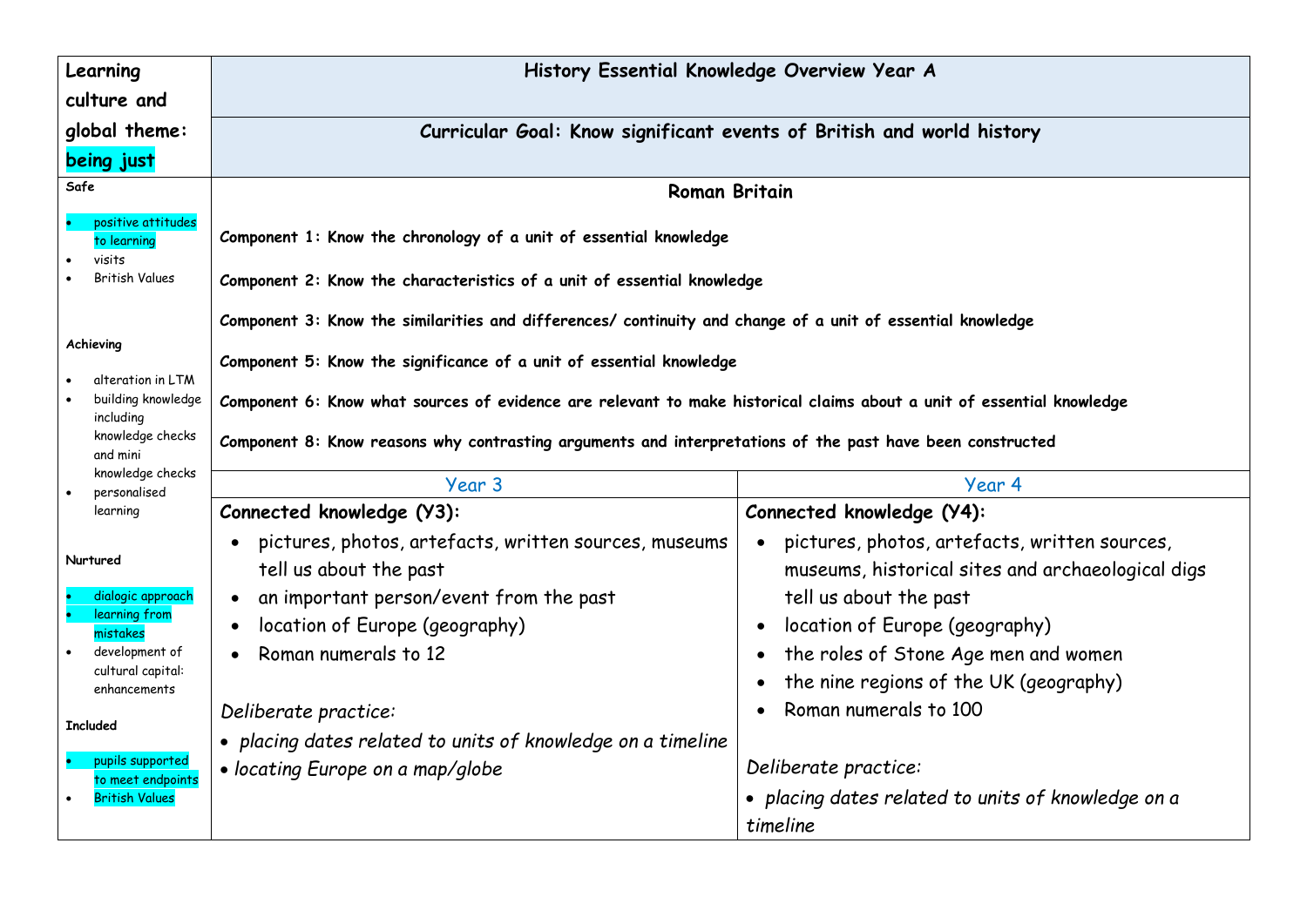| Respected                          |                                                                                                        | • locating Europe on a map/globe                    |  |
|------------------------------------|--------------------------------------------------------------------------------------------------------|-----------------------------------------------------|--|
| development of                     |                                                                                                        |                                                     |  |
| interpersonal<br>skills: the whole | New knowledge:<br>the meaning of the vocabulary: invasion, empire and trade                            |                                                     |  |
| child                              |                                                                                                        |                                                     |  |
|                                    | the Romans were invaders                                                                               |                                                     |  |
|                                    | the dates related to units of knowledge                                                                |                                                     |  |
|                                    | $\triangleright$ place on a timeline (see progression of timelines)                                    |                                                     |  |
|                                    | $\triangleright$ where appropriate the chronology of events/dates within a unit of essential knowledge |                                                     |  |
|                                    | the impact of Romans on Celtic/Iron Age life (settlements, roads) (KQ6)<br>$\bullet$                   |                                                     |  |
|                                    | different views of Boudicca $(KQ2)$<br>roles of men and women $(KQ4)$                                  |                                                     |  |
|                                    | the legacies of the Romans (Roman numerals, place names) (KQ6)                                         |                                                     |  |
|                                    |                                                                                                        |                                                     |  |
|                                    | Deliberate practice:                                                                                   |                                                     |  |
|                                    | working historically (using skills of enquiry):                                                        |                                                     |  |
|                                    | $\triangleright$ ask questions                                                                         |                                                     |  |
|                                    | analyse sources of evidence                                                                            |                                                     |  |
|                                    | analyse connections and contrasts                                                                      |                                                     |  |
|                                    | Future visits (Y3):                                                                                    | Future visits (Y4):                                 |  |
|                                    | Comparing the Romans to Anglo-Saxons (Y3 Summer A)                                                     | Comparing the Romans to Anglo-Saxons (Y4 Summer A)  |  |
|                                    | Comparing the Romans to the Ancient Greeks (Y5/6                                                       | Comparing the Romans to the Ancient Greeks (Y5/6    |  |
|                                    | Summer A)                                                                                              | Summer A)                                           |  |
|                                    | Concept of invasion (Y3 Summer A)                                                                      | Concept of invasion (Y3 Summer A)                   |  |
|                                    | Concept of trade (Y5/6 Autumn A Mayans and Autumn B                                                    | Concept of trade (Y5/6 Autumn A Mayans and Autumn B |  |
|                                    | local history)                                                                                         | local history)                                      |  |
|                                    | Concept of empire (Y5/6 Summer A Ancient Greeks)                                                       | Concept of empire (Y5/6 Summer A Ancient Greeks)    |  |
|                                    |                                                                                                        |                                                     |  |